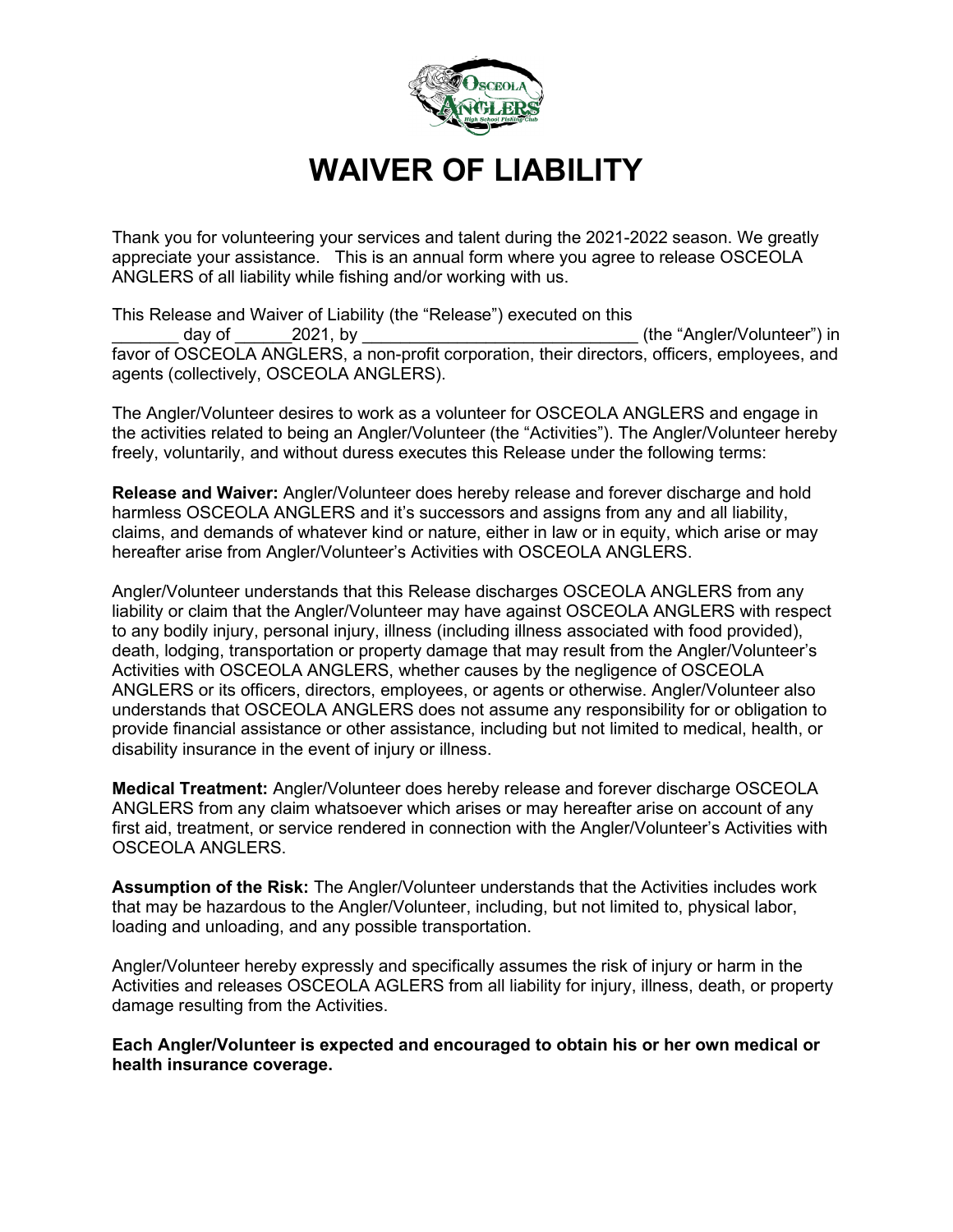

**Release:** Angler/Volunteer does hereby grant and convey unto OSCEOLA ANGLERS all rights, title, and interest in any and all photographic images and video or audio recordings made by OSCEOLA ANGLERS during the Angler/Volunteer's Activities with OSCEOLA ANGLERS, including, but not limited to, any royalties, proceeds, or other benefits derived from such photographs or recordings. I hereby grant permission to the rights of my image, likeness and sound of my voice as recorded on audio or videotape without payment or any other consideration. I understand that my image may be edited, copied, exhibited, published or distributed and waive the right to inspect or approve the finished product wherein my likeness appears. Additionally, I waive any right to royalties or other compensation arising or related to the use of my image or recording. I also understand that this material may be used in diverse settings within an unrestricted geographic area.

**Other:** Angler/Volunteer expressly agrees that this Release is intended to be as broad and inclusive as permitted by the laws of the state of Florida and that this Release shall be governed by and interpreted in accordance with the laws of the State of Florida. Angler/Volunteer agrees that in the event that any clause or provision of this Release shall be held to be invalid by any court of competent jurisdiction, the invalidity of such clause or provision shall not otherwise affect the remaining provisions of this Release which shall continue to be enforceable.

## **IN WITNESS WHEREOF, Angler/Volunteer has executed this Release as of the day and year first above written.**

| In case of emergency, please contact: |  |
|---------------------------------------|--|
|                                       |  |
|                                       |  |
|                                       |  |

**IF ANGLER/VOLUNTEER IS A MINOR, PLEASE SEE ATTACHED**